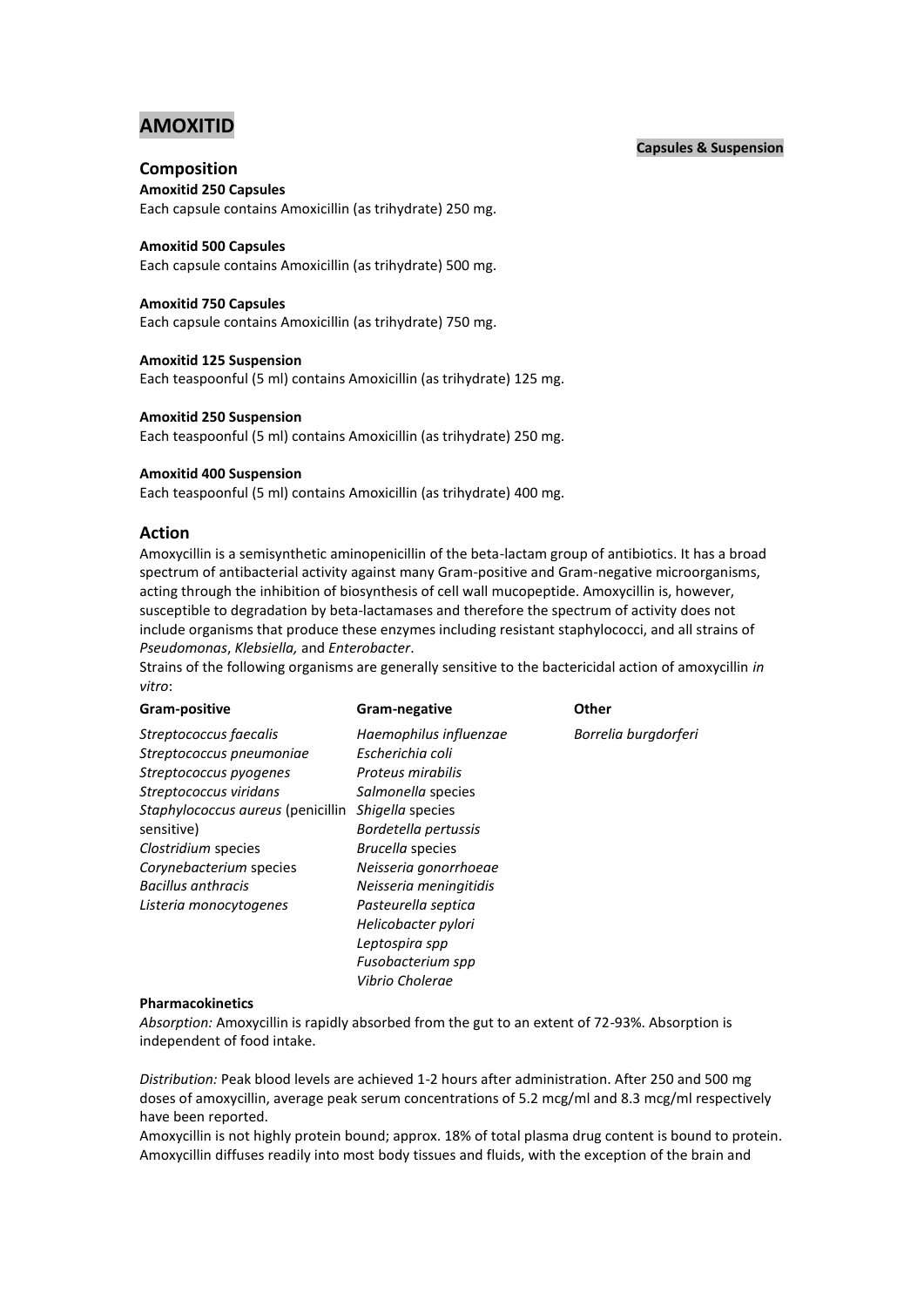spinal fluid. Inflammation generally increases the permeability of the meninges to penicillins and this may apply to amoxycillin.

*Excretion:* The major route of elimination for amoxycillin is via the kidney. Approximately 60-70% of amoxycillin is excreted unchanged in urine during the first 6 hours after administration of a standard dose. The elimination half-life is approximately 1 hour. Amoxycillin is also partly excreted in the urine as the inactive penicilloic acid in quantities equivalent to 10-25% of the initial dose. Concurrent administration of probenecid delays amoxycillin excretion.

Small amounts of the drug are also excreted in feces and bile.

# **Indications**

- Infections caused by amoxicillin-susceptible organisms including upper respiratory tract infections, chest infections, urinary tract infections, skin and soft tissue infections, and gonorrhoea.
- Amoxitid may be used for the prevention of bacteraemia associated with procedures such as dental extraction in patients at risk of developing bacterial endocarditis.

### **Contraindications**

- Known hypersensitivity to a penicillin-type drug.
- This drug should not be administered to babies born to mothers with a history of hypersensitivity to a penicillin type drug.

#### **Warnings**

Serious and occasionally even fatal hypersensitivity reactions due to penicillin therapy have been reported. Although anaphylaxis is more frequent following parenteral therapy, it has occurred in patients receiving oral penicillins. Such reactions are more likely to occur in individuals with a history of hypersensitivity to penicillins and/or a history of sensitivity to multiple allergens. There have also been reports of individuals with a history of penicillin hypersensitivity experiencing severe reactions when treated with cephalosporins.

Therefore before initiating therapy with this drug, careful inquiry should be made concerning previous hypersensitivity reactions to penicillins, cephalosporins, or other allergens, because of the risk of anaphylactoid reactions.

If an allergic reaction occurs, the drug should be discontinued and appropriate therapy instituted.

Serious anaphylactoid reactions require immediate emergency treatment with adrenaline. Oxygen, intravenous steroids and airway management including intubation, should also be administered as indicated.

This drug should not be used in patients suffering from mononucleosis, since these patients run a high risk of developing a skin rash.

#### **Pregnancy**

#### *Category B*

Animal reproduction studies have failed to demonstrate a risk to the fetus and there are no adequate and well-controlled studies in pregnant women.

#### **Nursing Mothers**

Since penicillins are excreted in breast milk, administration of this drug to nursing mothers may lead to sensitization of their infants. Therefore, having taken into account the importance of the drug to the mother, either discontinue nursing or discontinue the drug.

#### **Use in Infants**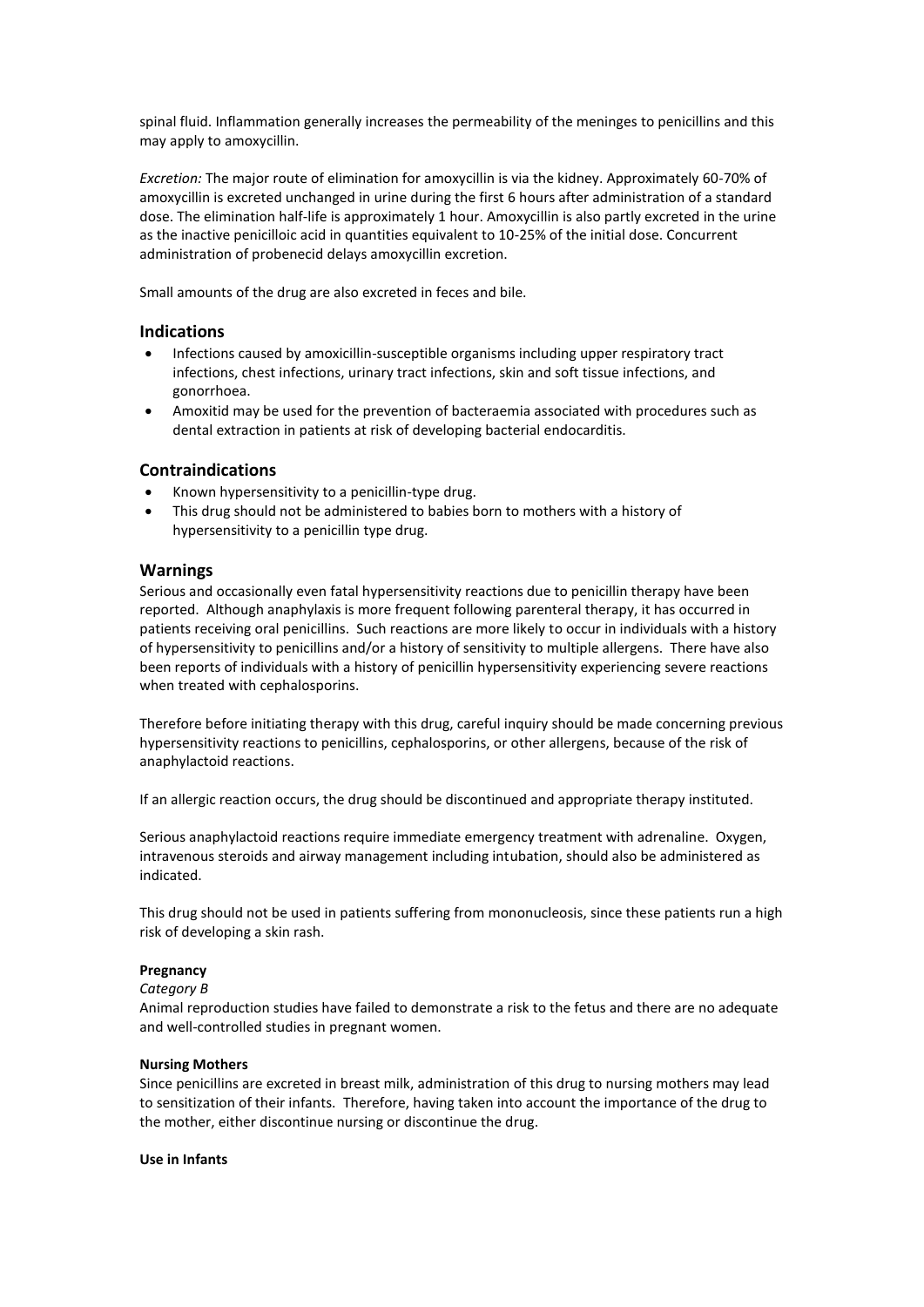Penicillins are excreted largely unchanged by the kidney. Because renal function is incompletely developed in infants, the rate of elimination of the drug tends to be slow. Penicillin-type drugs should therefore be administered with caution, particularly in neonates, and organ system function should be evaluated frequently.

### **Adverse Reactions**

As with other penicillins, it may be expected that untoward reactions will be essentially limited to sensitivity phenomena. These reactions are more likely to occur in individuals who have previously demonstrated hypersensitivity to penicillins and in those with a history of allergy, asthma, hay fever, or urticaria.

In common with other ß-lactam antibiotics, angioedema and anaphylaxis may occur. The following adverse reactions have been reported as being associated with the use of penicillins.

#### **Hypersensitivity**

Anaphylaxis is the most serious potential adverse reaction to a penicillin drug. It is usually associated with the administration of parenteral rather than oral dosage forms. Serious anaphylactoid reactions require immediate emergency treatment with adrenaline. Oxygen, intravenous steroids and airway management including intubation, should also be administered as indicated.

Erythematous maculopapular rashes, urticaria, and occasional cases of exfoliative dermatitis, erythema multiforme and Stevens-Johnson syndrome have been reported. Laryngeal edema and serum sickness-like reactions including chills, fever, edema and arthralgia have also been reported. Such reactions may be controlled with antihistamines and, if necessary, systemic corticosteroids. Whenever such reactions occur, the drug should be discontinued unless, in the opinion of the physician, the condition being treated is life threatening and amenable only to penicillin therapy.

#### **Gastrointestinal**

Clossitis, stomtatitis, black "hairy" tongue, nausea, vomiting, enterocolitis, pseudomembranous colitis and diarrhea have been observed.

#### **Hepatic**

A moderate rise in serum glutamic oxaloacetic transaminase (SGOT) and/or serum glutamic pyruvic transaminase (SGPT) has been noted, particularly in infants, but the significance of this finding is unknown. Rare cases of transient hepatitis and cholestatic jaundice have been reported.

#### **Haematological**

Haematological reactions including haemolytic anaemia, thrombocytopenia, thrombocytopenic purpura, eosinophilia, Leukopenia, and agranulocytosis have been observed. These are believed to be hypersensitivity phenomena and are usually reversible upon discontinuation of therapy.

#### **Central Nervous System**

Rare cases of reversible hyperactivity, agitation, anxiety, insomnia, confusion, behavioural changes, and/or dizziness have been reported.

### **Precautions**

In the treatment of group A, ß-haemolytic streptococcal infections, therapy with this drug should be continued for at least 10 days to help prevent the occurrence of acute rheumatic fever or glomerulonephritis. Following completion of treatment, cultures should be taken to determine whether streptococci have been eradicated.

As with any potent drug, periodic assessment of renal, hepatic and hematopoietic functions should be made during prolonged therapy.

The possibility of super infection with mycotic or bacterial pathogens should be kept in mind during therapy. If super infection occurs, appropriate therapy should be instituted.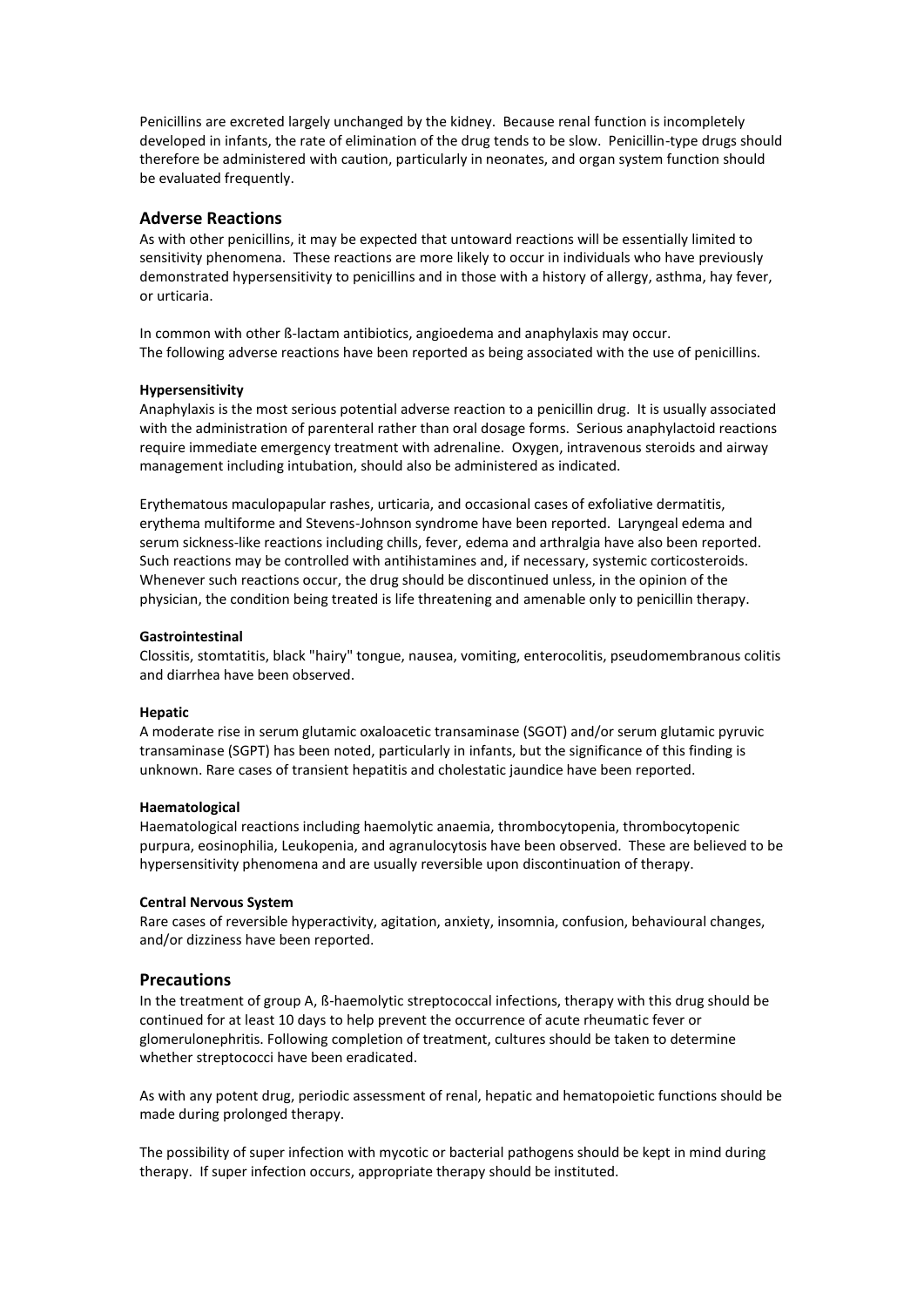# **Drug Interactions**

*Penicillins/ Chloramphenicol/ Erythromycin/ Tetracyclines/ Sulfonamide* Since bacteriostatic drugs may interfere with the bactericidal effect of penicillins in the treatment of meningitis or other conditions where a rapid bactericidal effect is necessary, it is best to avoid concurrent therapy.

### *Penicillins/ Probenecid*

Probenecid may decrease renal tubular secretion of penicillin-type drugs, resulting in increased blood levels.

### **Diagnostic Interference**

Treatment with penicillins may result in false positive reactions when testing for the presence of glucose in urine using Clinitest, Benedict's Solution or Fehling's Solution. Tests based on enzymatic glucose oxidase reactions such as Clinistix or Test-Tape is not affected.

A transient decrease in plasma concentration of total conjugated estriol, estriol-glucuronide, conjugated estrone, and estradiol has been noted following administration to pregnant women.

# **Dosage and Administration**

Amoxitid is not affected by food and may therefore be administered without regard to meals.

With the exception of gonorrhoea, treatment with Amoxitid should be continued for a minimum of 48-72 hours beyond the time at which the patient becomes asymptomatic or evidence of bacterial eradication has been obtained.

In the treatment of group A, ß-haemolytic streptococcal infections, therapy with this drug should be continued for at least 10 days to help prevent the occurrence of acute rheumatic fever or glomerulonephritis.

### **Upper Respiratory Tract and Chest Infections**

*Adults and Children over 10 Years of Age* The recommended dosage is 250-500 mg 3 times daily, every 8 hours.

#### *Infants and Children under 10 Years of Age*

In infants under 2 years of age, the dosage is 62.5 mg 3 times daily, every 8 hours. In children 2-10 years of age, the dosage is 125 mg 3 times daily, every 8 hours. For more severe infections, the dosage may be increased to 250 mg 3 times daily.

The recommended dosage according to body weight is 20 mg/kg per day in divided doses every 8 hours. For more severe infections, the dosage may be increased to 40 mg/kg body weight per day every 8 hours.

### **Skin and Soft-tissue Infections**

Treat as for upper respiratory tract and chest infections.

#### **Uncomplicated Lower Urinary Tract Infections**

*Adults* A single dose of 3 grams may be administered.

*Children* A single dose of 100 mg/kg body weight may be administered.

### **Gonorrhoea**

A single dose of 3 grams may be administered.